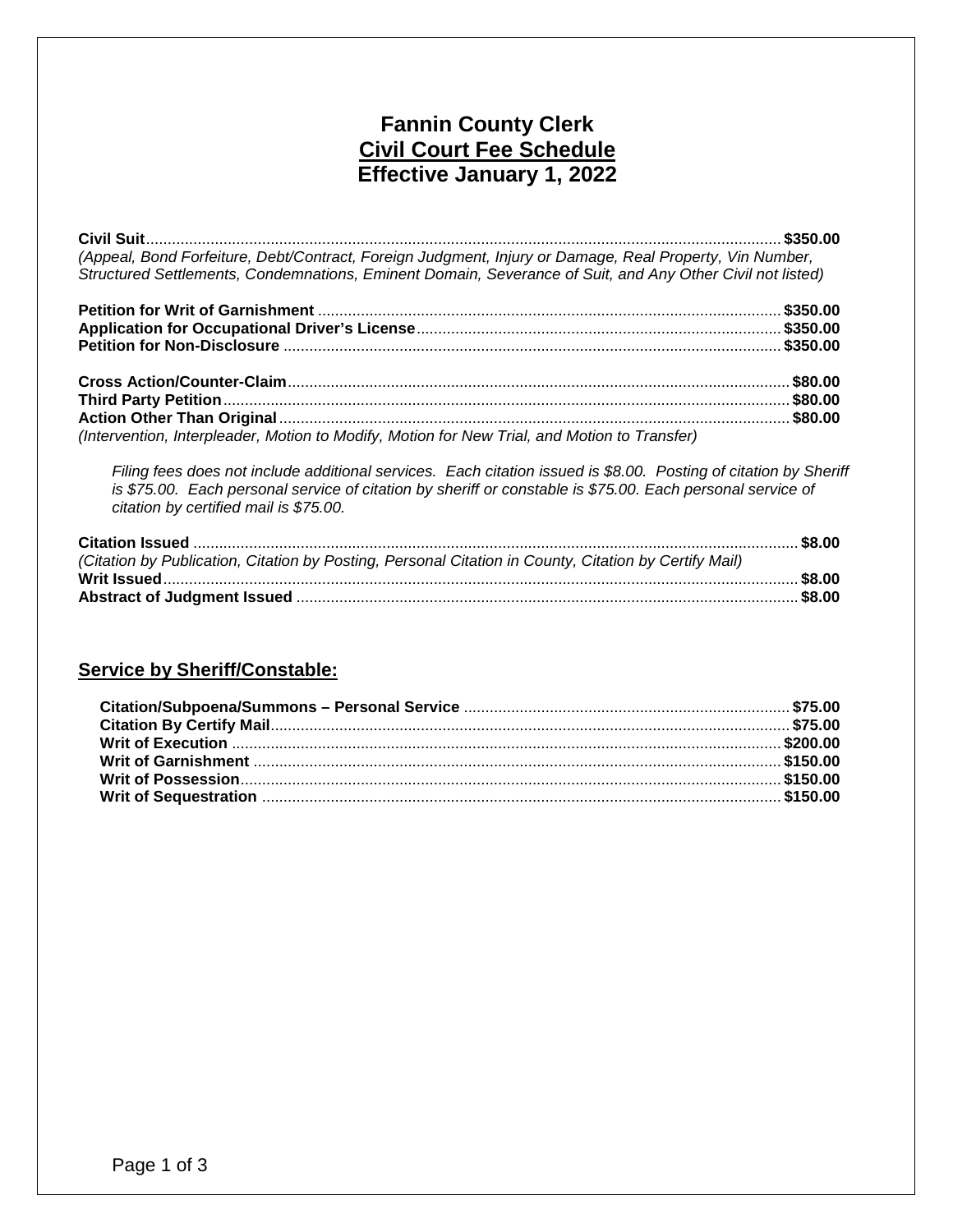# **CIVIL COURT FEE SCHEDULE DETAILS**

**CIVIL SUIT (Rule 22, TRCP)** *(All New Civil Suits)*

| <b>State Consolidated Civil Fee</b> | Local Government Code §133.151 | \$137.00 |
|-------------------------------------|--------------------------------|----------|
| Local Consolidated Civil Fee        | Local Government Code §135.101 | \$213.00 |
|                                     |                                | \$350.00 |

*Fee does not include additional services. Each citation issued is \$8.00. Posting of citation by Sheriff is \$75.00. Each personal service of citation by sheriff or constable is \$75.00. Each personal service of citation by certified mail is \$75.00.*

#### **PETITION FOR WRIT OF GARNISHMENT (Title 3, Chap. 6, CP&RC)**

| <b>State Consolidated Civil Fee</b> | Local Government Code §133.151 | \$137.00 |
|-------------------------------------|--------------------------------|----------|
| <b>Local Consolidated Civil Fee</b> | Local Government Code §135.101 | \$213.00 |
|                                     |                                | \$350.00 |

*Fee does not include additional services. Each citation issued is \$8.00. Posting of citation by Sheriff is \$75.00. Each personal service of citation by sheriff or constable is \$75.00. Each personal service of citation by certified mail is \$75.00.*

#### **APPLICATION FOR OCCUPATIONAL LICENSE (§521.242, Transportation Code)**

|                                     |                                | \$350.00 |
|-------------------------------------|--------------------------------|----------|
| <b>Local Consolidated Civil Fee</b> | Local Government Code §135.101 | \$213.00 |
| <b>State Consolidated Civil Fee</b> | Local Government Code §133.151 | \$137.00 |

Fee for copies of petition and order are not included. Clerk is required to send copies of the petition to the attorney for the *state when filed (Sec. 521.1243, TC); clerk is required to send a certified copy of the petition and order, if granted, to the Texas Dept. of Public Safety (Sec. 521.234, TC). Defendant must keep a certified copy of the order in their possession at all times when operating a motor vehicle.*

#### **PETITION FOR NON-DISCLOSURE (§411.08 (d), GC)**

| <b>State Consolidated Civil Fee</b> | Local Government Code §133.151 | \$137.00 |
|-------------------------------------|--------------------------------|----------|
| Local Consolidated Civil Fee        | Local Government Code §135.101 | \$213.00 |
|                                     |                                | \$350.00 |

**SUBSEQUENT ACTIONS\*\*\*\*\*\*\*\*\*\*\*\*\*\*\*\*\*\*\*\*\*\*\*\*\*\*\*\*\*\*\*\*\*\*\*\*\*\*\*\*\*\*\*\*\*\*\*\*\*\*\*\*\*\*\*\*\*\*\*\*\*\*\*\*\*\*\*\*\*\*\*\*\*\*\*\*\*\*\*\*\*\*\*\***

#### **CROSS ACTION / COUNTER CLAIM (Rule 97, TRCP)**

| <b>State Consolidated Probate Fees</b> | Local Government Code §133.151 | \$45.00 |
|----------------------------------------|--------------------------------|---------|
| <b>Local Consolidated Probate Fees</b> | Local Government Code §135.101 | \$35.00 |
|                                        |                                | \$80.00 |

*Fee does not include additional services. Each citation issued is \$8.00. Posting of citation by Sheriff is \$75.00. Each personal service of citation by sheriff or constable is \$75.00. Each personal service of citation by certified mail is \$75.00.*

#### **THIRD-PARTY PETITION (Rule 38, TRCP)**

| <b>State Consolidated Probate Fees</b> | Local Government Code §133.151 | \$45.00 |
|----------------------------------------|--------------------------------|---------|
| <b>Local Consolidated Probate Fees</b> | Local Government Code §135.101 | \$35.00 |
|                                        |                                | \$80.00 |